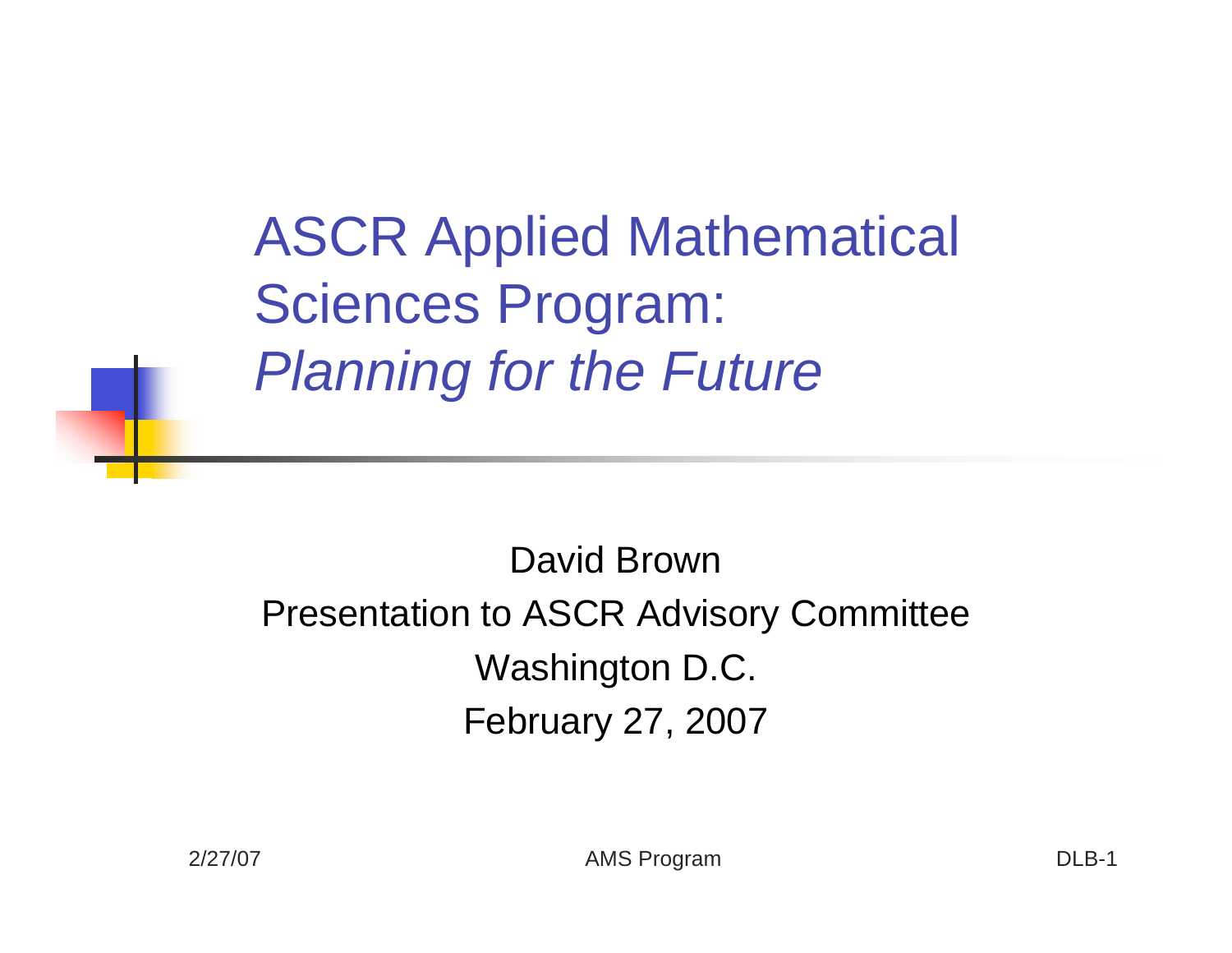#### Revitalizing the AMS Program

- ! What do we need to do to ensure that the AMS program is as successful for the next 50 years as it has been for the last 50?
- **.** Determining strategic directions is important, but success will also depend on how the program is structured and managed.
- **.** Working with ASCR program management and the DOE applied math community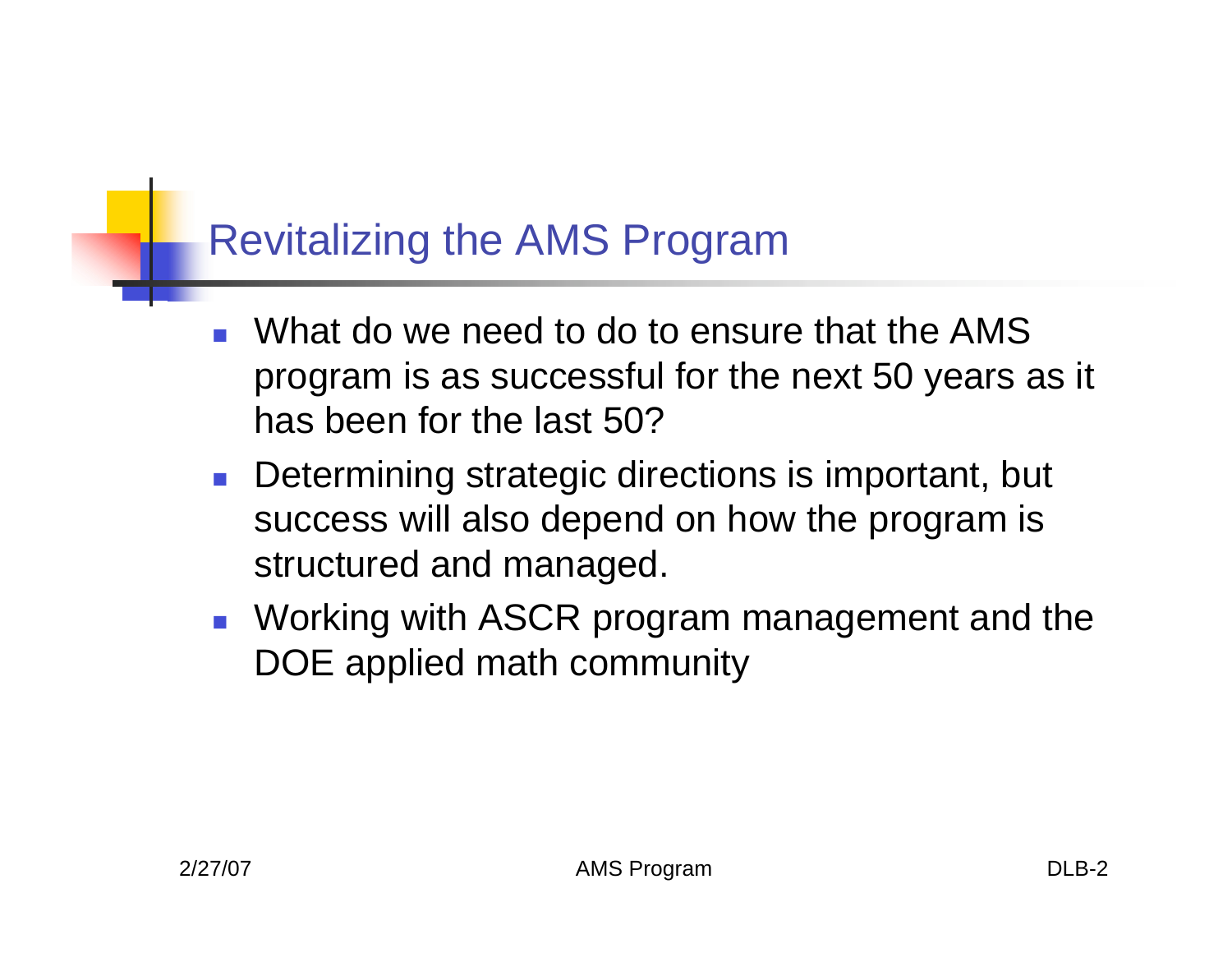We must build on a 50 year history of unprecedented advances in math models, math understanding and algorithmic performance



John von Neumann suggested the creation of the AEC *applied math research* program in the early 1950's

- Sustained support of world-class math PI's has resulted in models, analysis and algorithms for PDE-based science
	- ! Theory and numerical simulation of partial differential equations
		- ! fluid, solid mechanics, electromagnetism, radiation transport, atomic and molecular systems
	- **EXECUTE:** Fundamental stability and accuracy of difference methods for PDEs
	- ! Numerical methods for shock physics
	- ! Scalable methods for solving large systems of linear and nonlinear equations
	- ! Methods for handling complex geometries, problems with sharp fronts, complex chemistry
- Other areas as well: optimization, discrete math, ...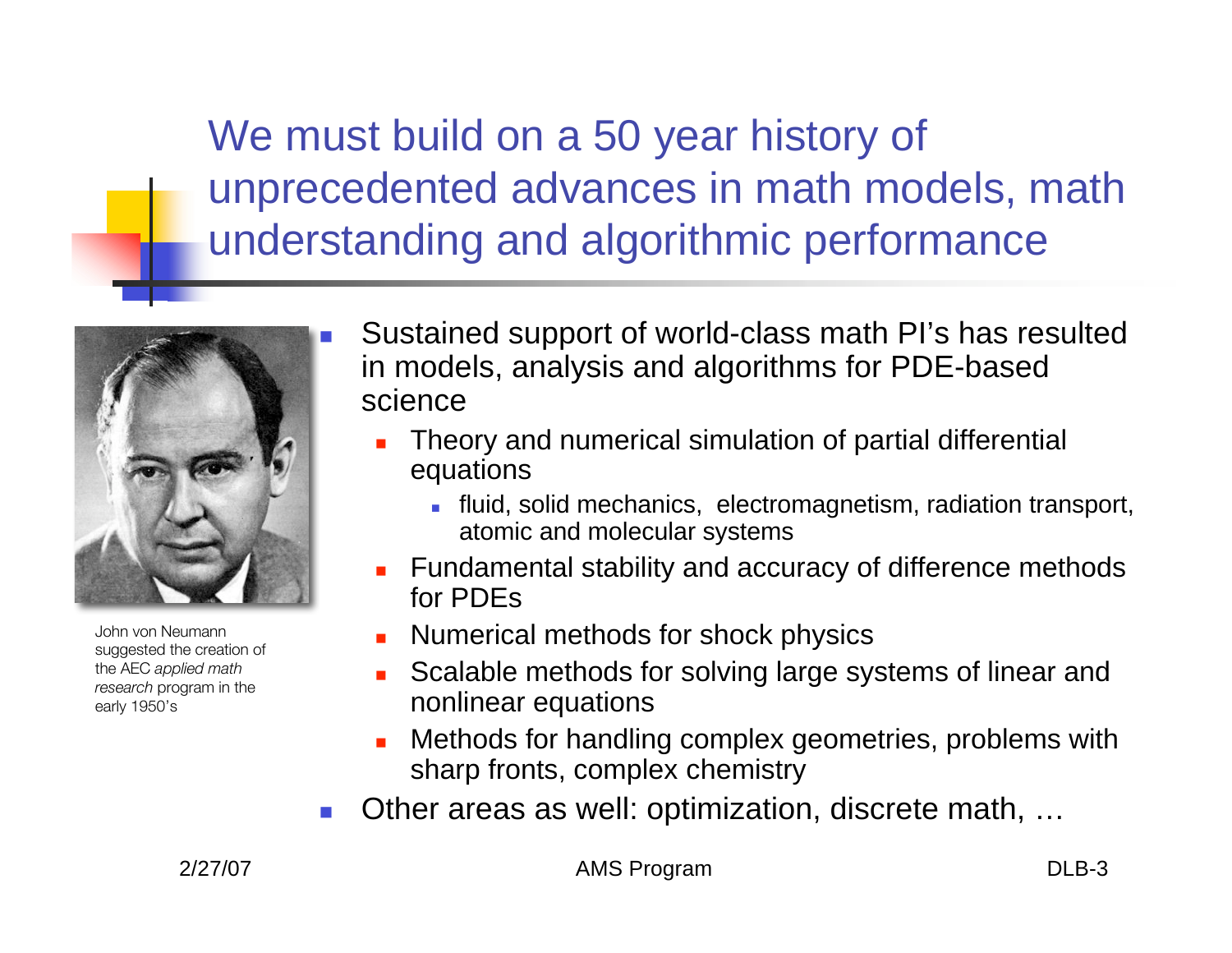## AMS deploys these advances to users through robust math software libraries

- ! Software libraries have crosscutting impact on multiple science and engineering applications
- Development of libraries with complex functionality enable insertion of advanced algorithms into science codes
	- **Linear solvers: PetSC, hypre, Trilinos**
	- **. AMR/PDE frameworks: Chombo, Overture**
	- ! ITAPS suite of meshing tools, e.g. Mesquite
	- ! TAO: Toolkit for Advanced Optimization
- ! Modern software engineering approaches have become essential

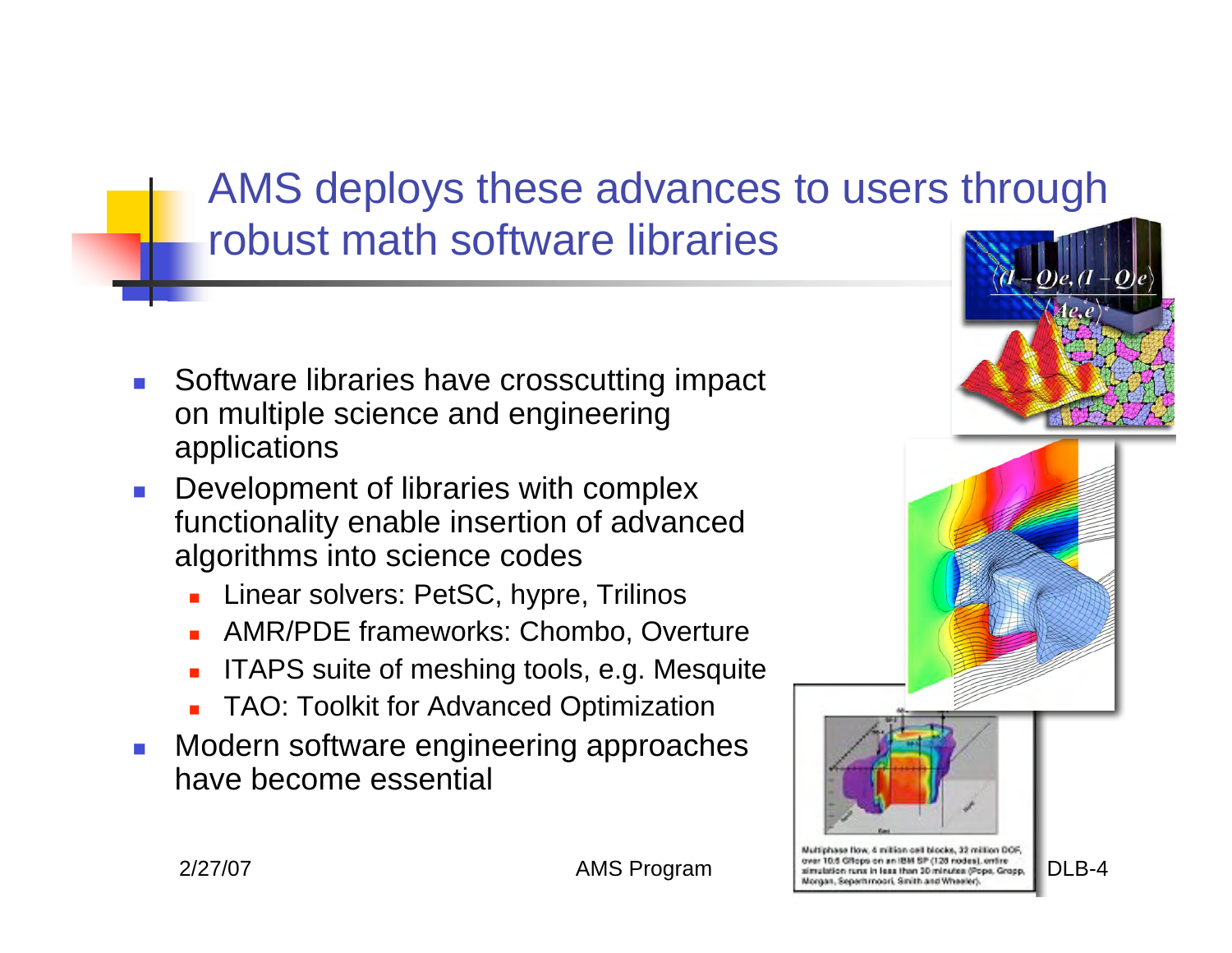

#### **Deliver Computing for** the Frontiers of Science

#### What is the vision 50 years hence?



- ! Computation firmly rooted as the third pillar of scientific discovery, advancing energy, economic and national security of the US
	- Computing will be used to make new discoveries and develop understanding of complex processes
		- **E.** Science, Engineering, Social sciences, Economics
- ! Applied Mathematics a peer to other scientific disciplines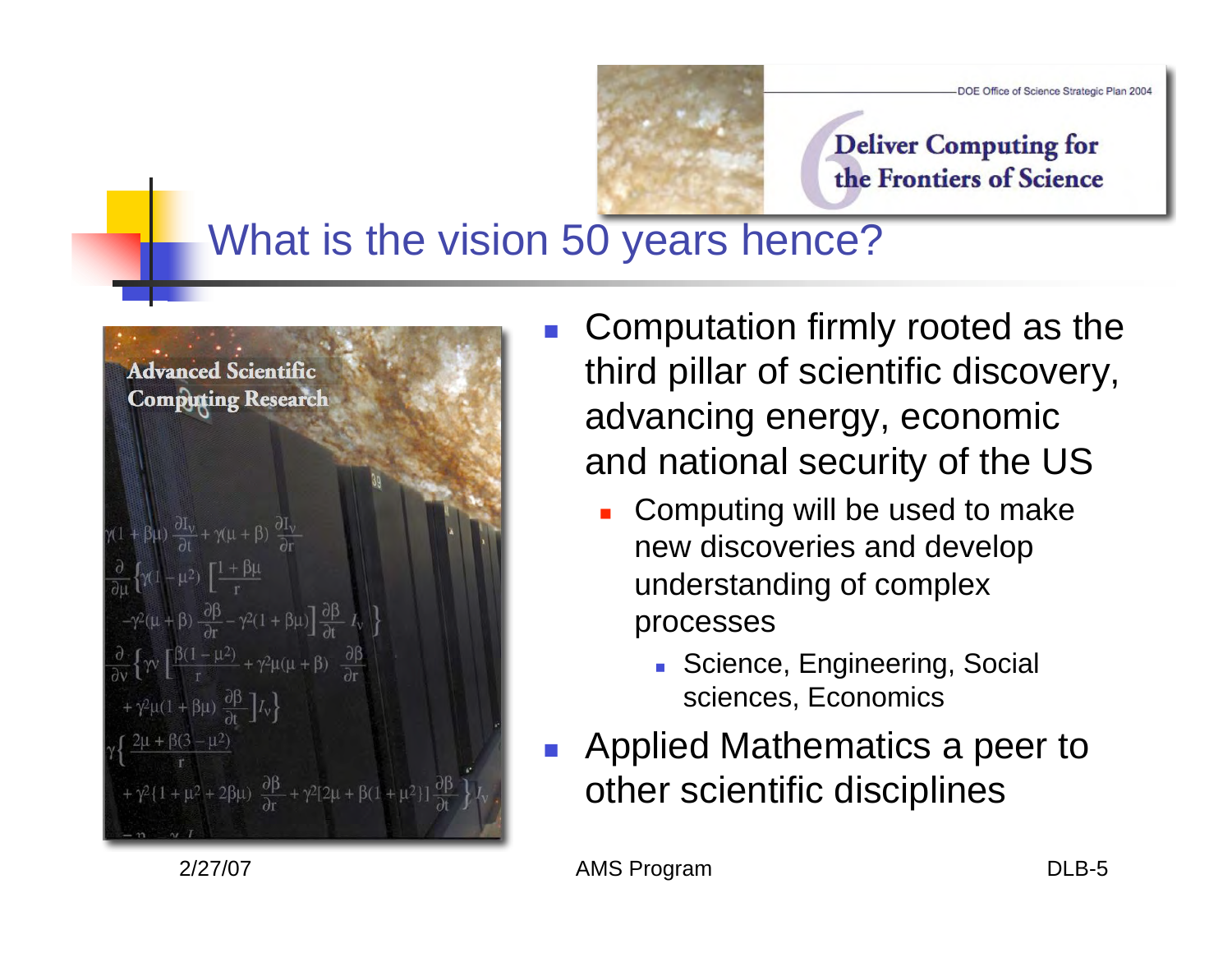Math advances are essential for the exponential performance increases that will drive scientific discovery through computation

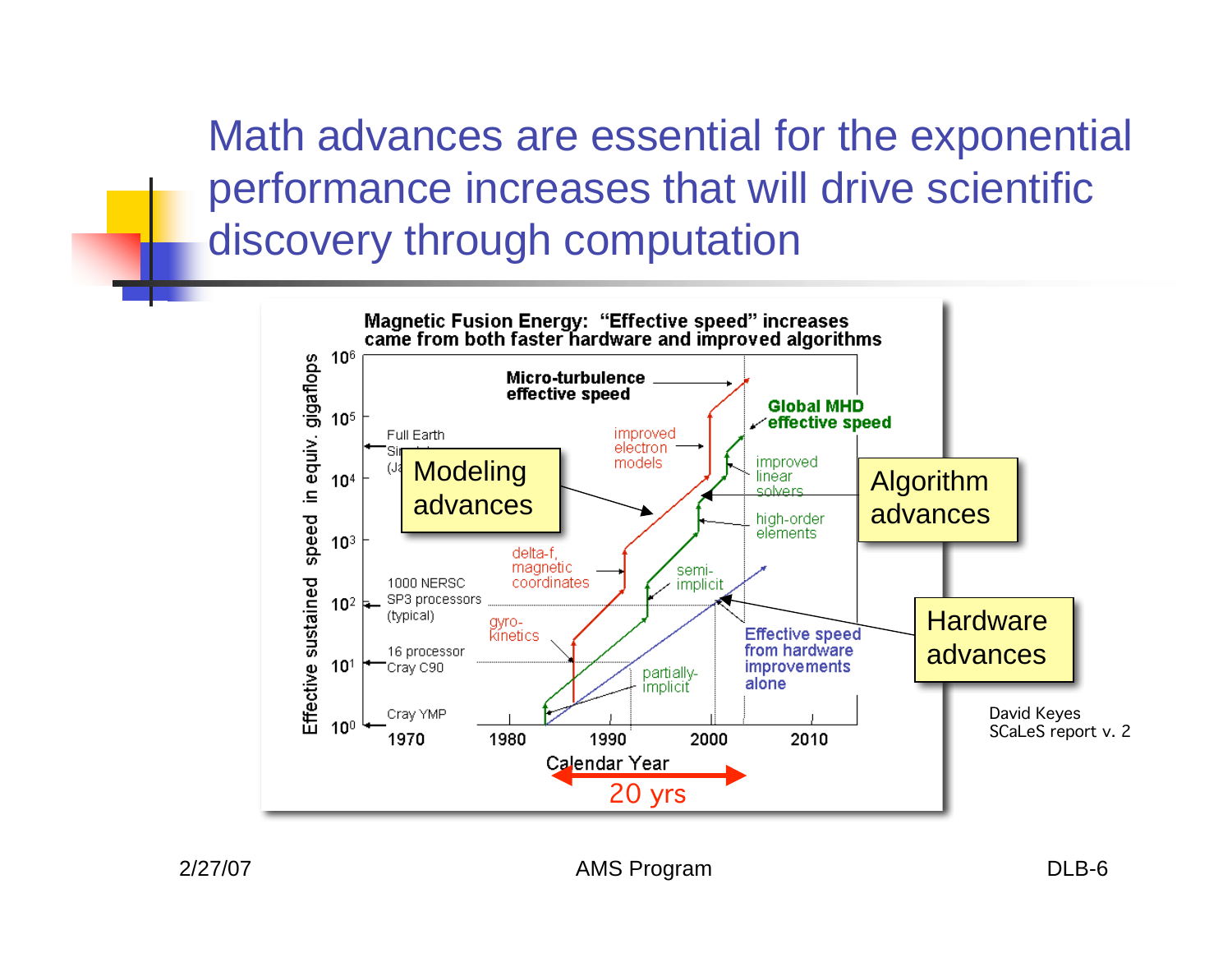## AMS must anticipate changes in future scientific computing habits across the DOE

- ! Availability of increasingly powerful computers will enable scientific advances and fuel further demand for computing by scientists
- **I** High end simulations and world-class experimental facilities will generate enormous amounts of data that must be analyzed and understood
- As biology becomes a quantitative science, new data analysis challenges must be addressed
- ! Anticipate emergence of scientific computing needs as sciences become more quantitative





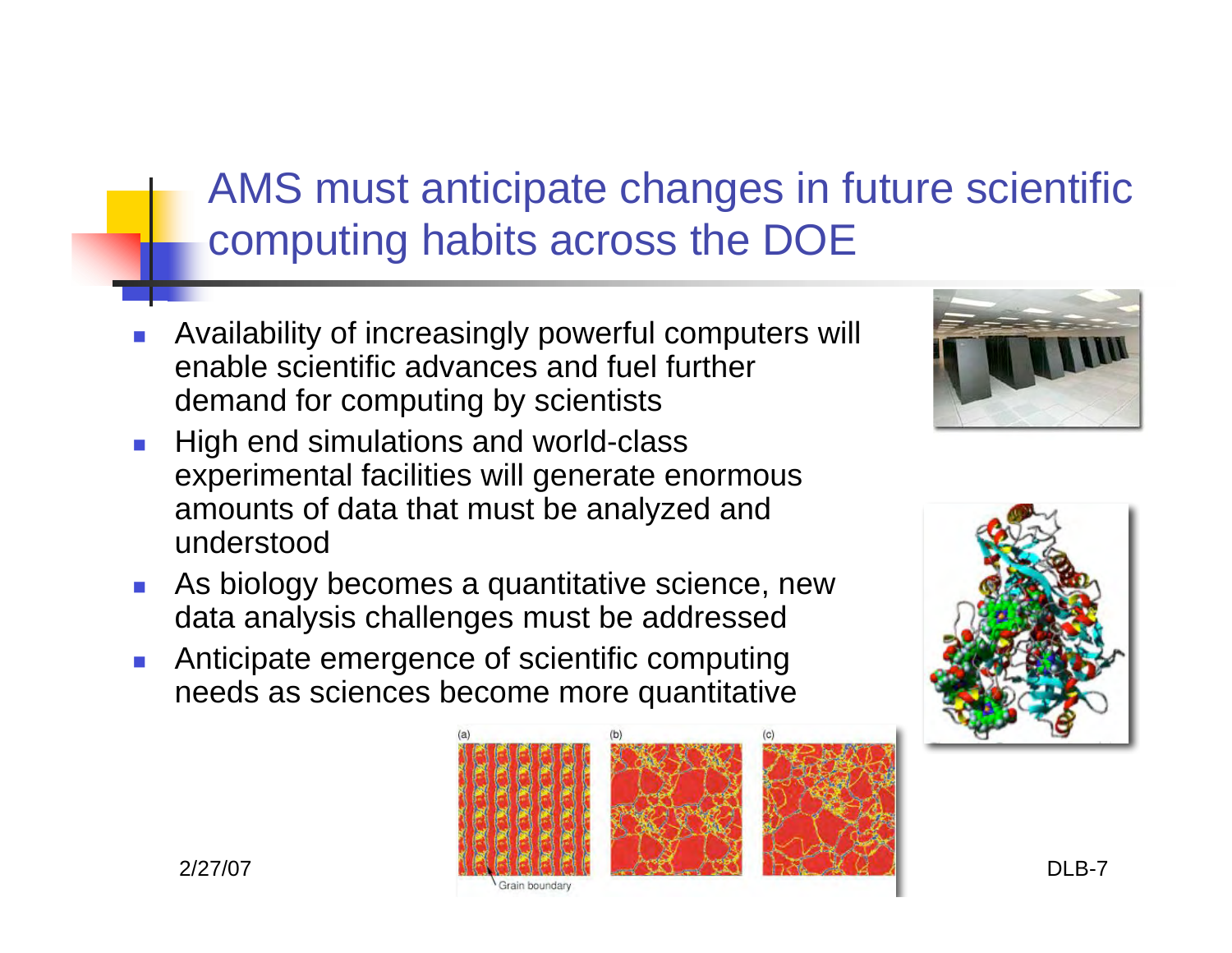SciDAC science partnerships enable scientific discovery by leveraging math and CS results of last 50 years



- SciDAC model:
	- ! CETs, SAPs enable scientific discovery by providing technology and assistance to Science Apps
	- ! CETs, SAPs draw on expertise in AMS program to improve technology near-term
- ! *Overwhelming success of the SciDAC "brand" threatens to eclipse the base program*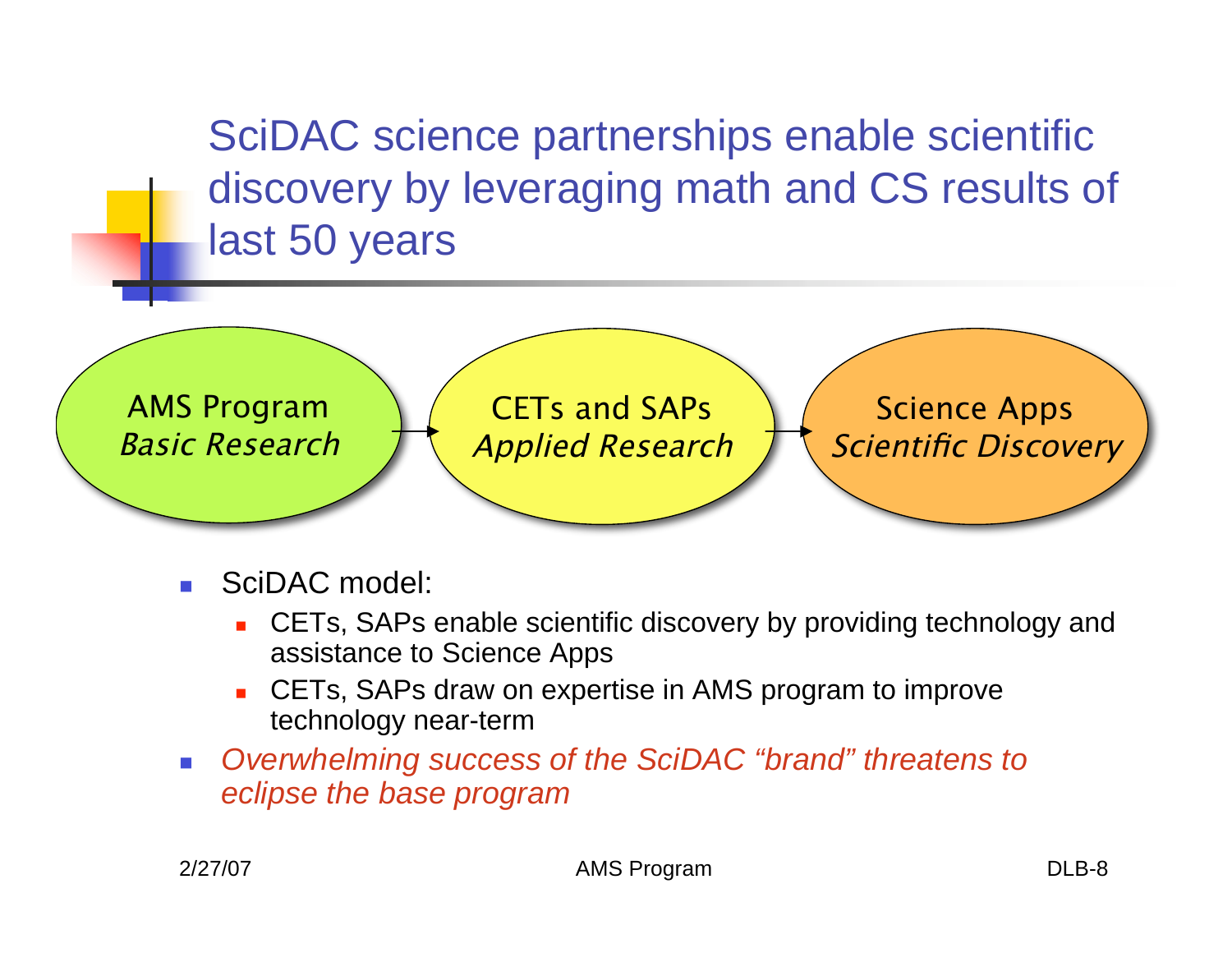#### The reality is that today's SciDAC discoveries are enabled by past base program research

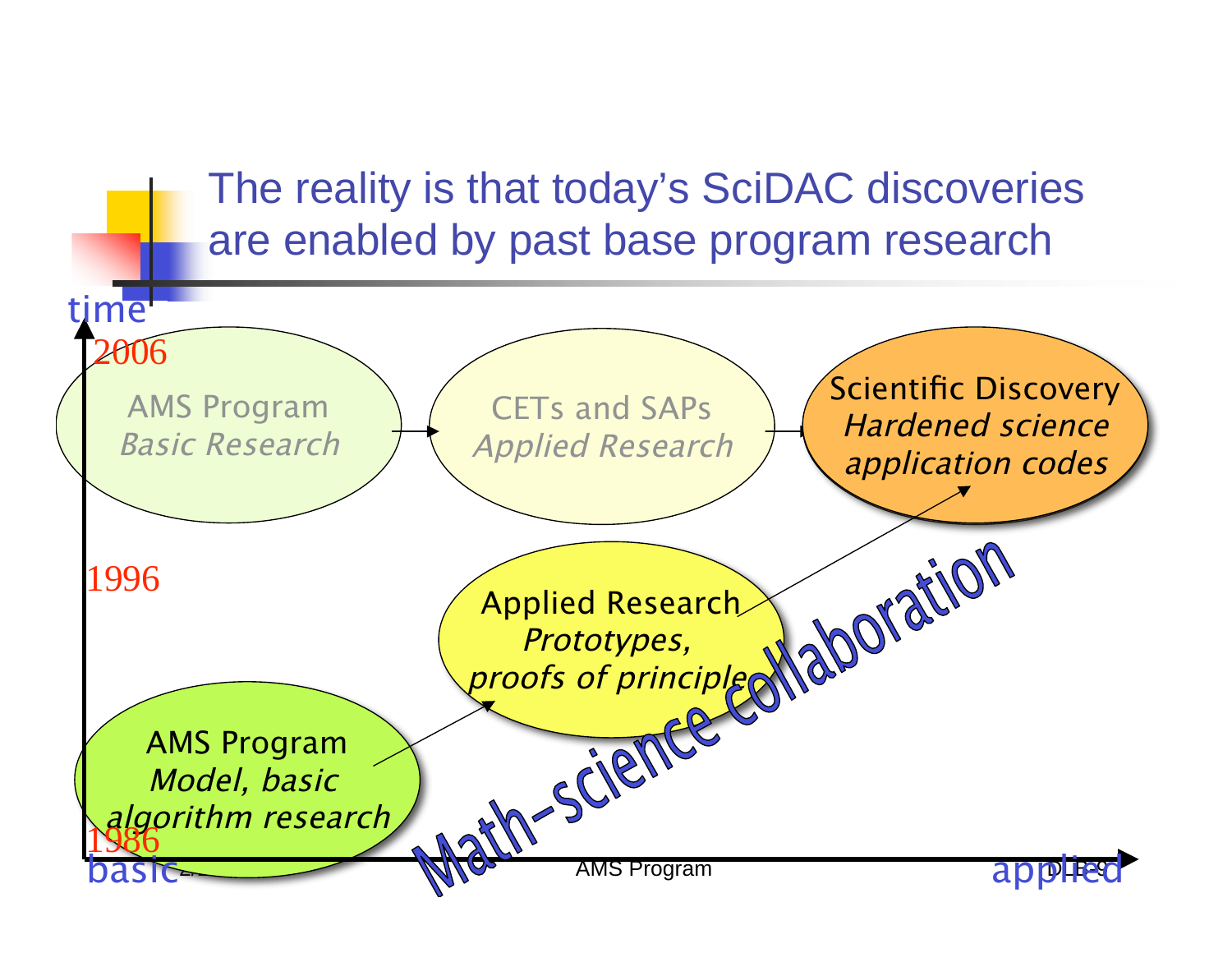SciDAC's turbulent flame success is an example of these principles at work

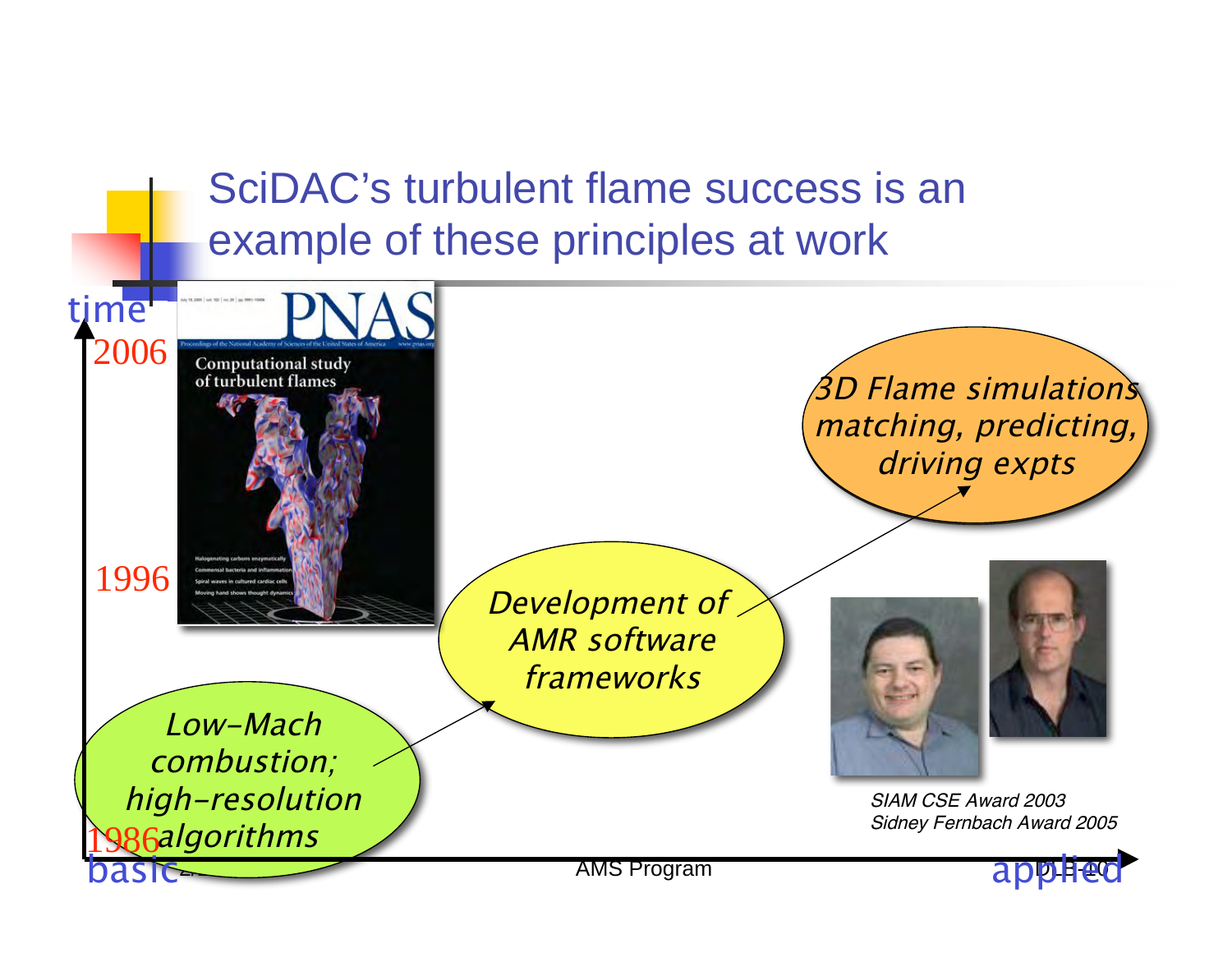## Current AMS program developments will impact science in 10 to 20 years

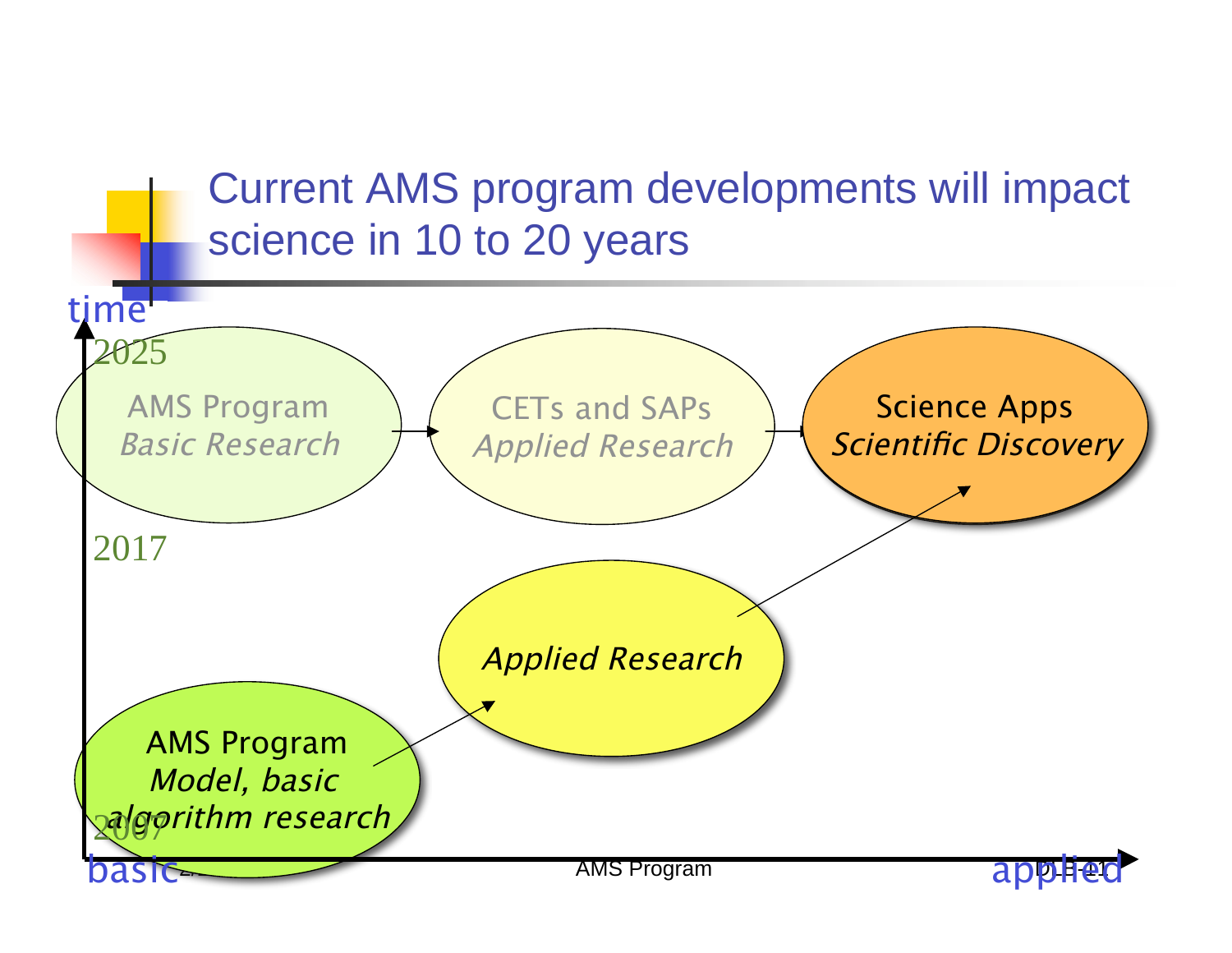Why is DOE AMS the right place to fund modeling and algorithm development?

AMS Program Model, basic algorithm research

- ! Cross cutting research: often new math discoveries can be applied broadly to may applications
	- ! *Adaptive Mesh Refinement broadly applicable to many applications areas; now adaptive model refinement*
- **We need models that are computable on high-end platforms** 
	- ! *Asymptotically-derived zero-Mach equations allow timestepping at convective scale instead of acoustic*
- **I** Models for man-made systems will involve new types of math
	- ! Coupled discrete and continuous models
	- Nonlinear effects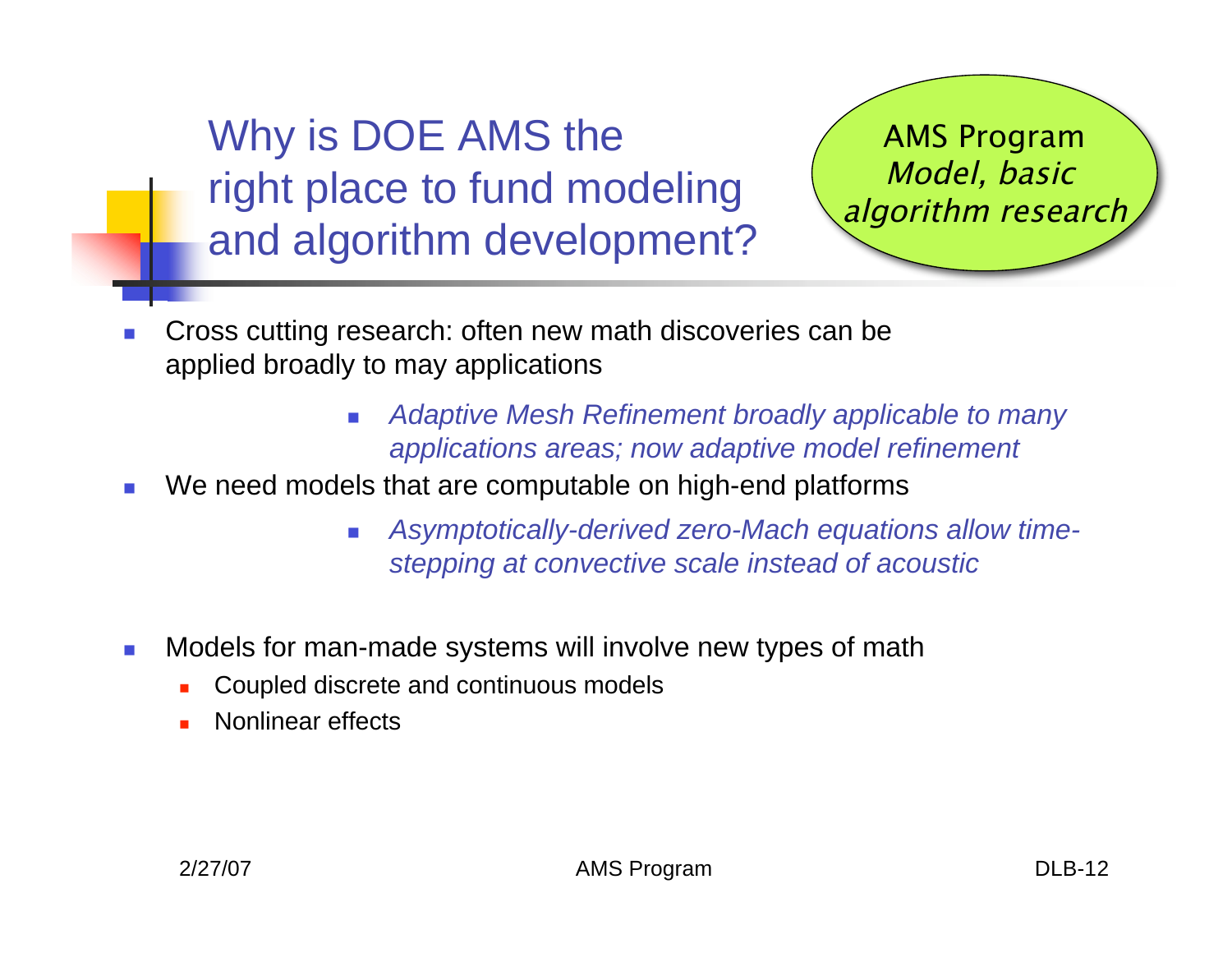## What are the issues for the AMS program going forward?

- **EXECUS of AMS program hasn't changed significantly** in 50 years
- **AMS program funding stagnant for more than a** decade
	- **Effective 'buying power' halved since 1990**
- **E** Current focus on measuring progress discourages risk taking and innovation
- **Applied math is viewed as a "support" discipline for** other sciences
- **We must anticipate needs 20 years in the future**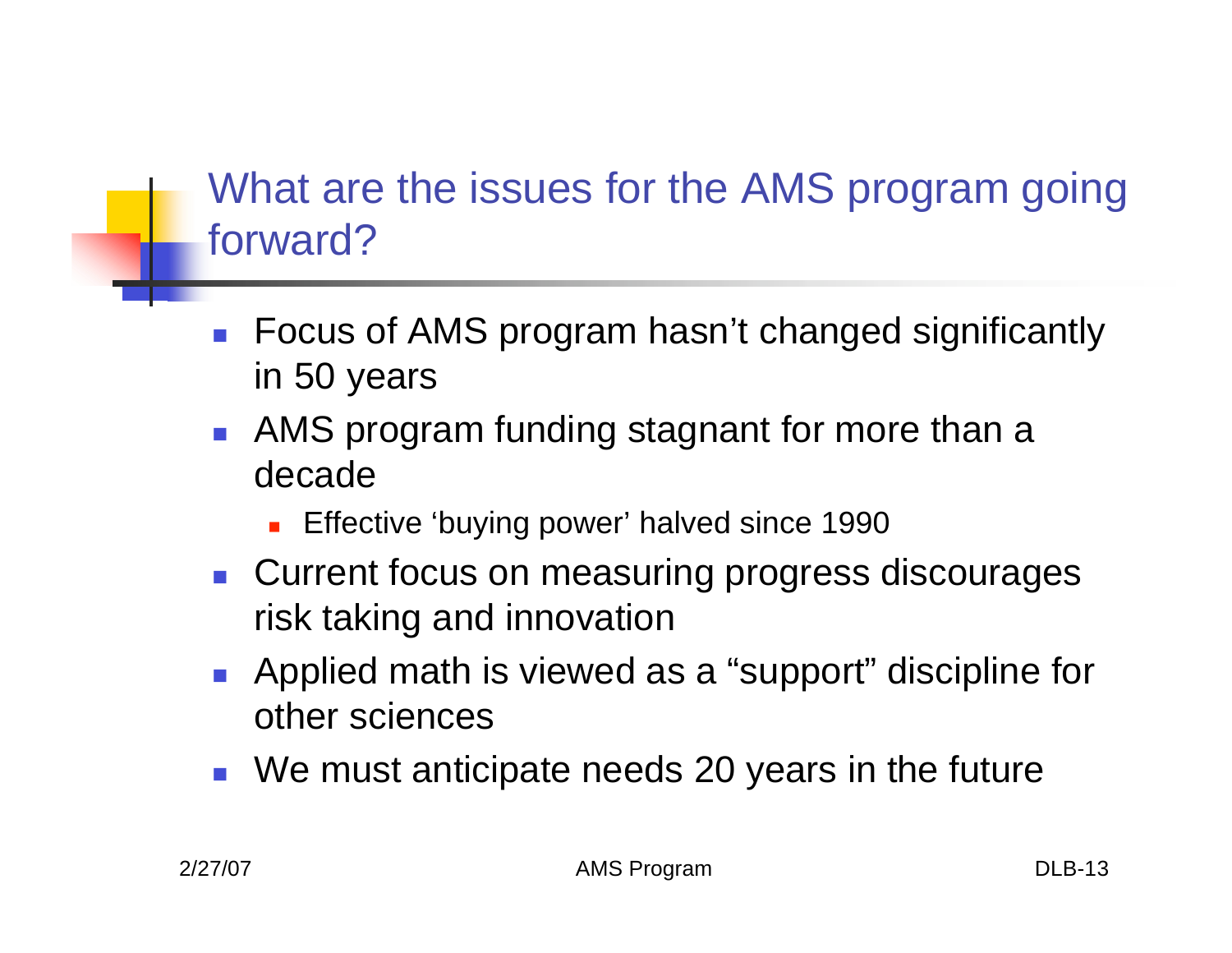# As new opportunities emerge, AMS program emphasis must adapt

- Predictive multi-physics simulation requires multiscale analysis and algorithms
- Using simulations to inform decision makers requires risk analysis supported by uncertainty quantification
- **Increased emphasis on Scientific Data Understanding at the** high end for both simulation and experiment
- **E** Statistics has been neglected
- Large scale Optimization becomes possible as computers and algorithms become more powerful
- Discrete math, complex systems will support new areas of energy importance
- ! Hybrid simulations that combine discrete and continuum models will enable new discovery
- Learning to exploit heterogeneous architectures; hybrid computing models increasingly important in the future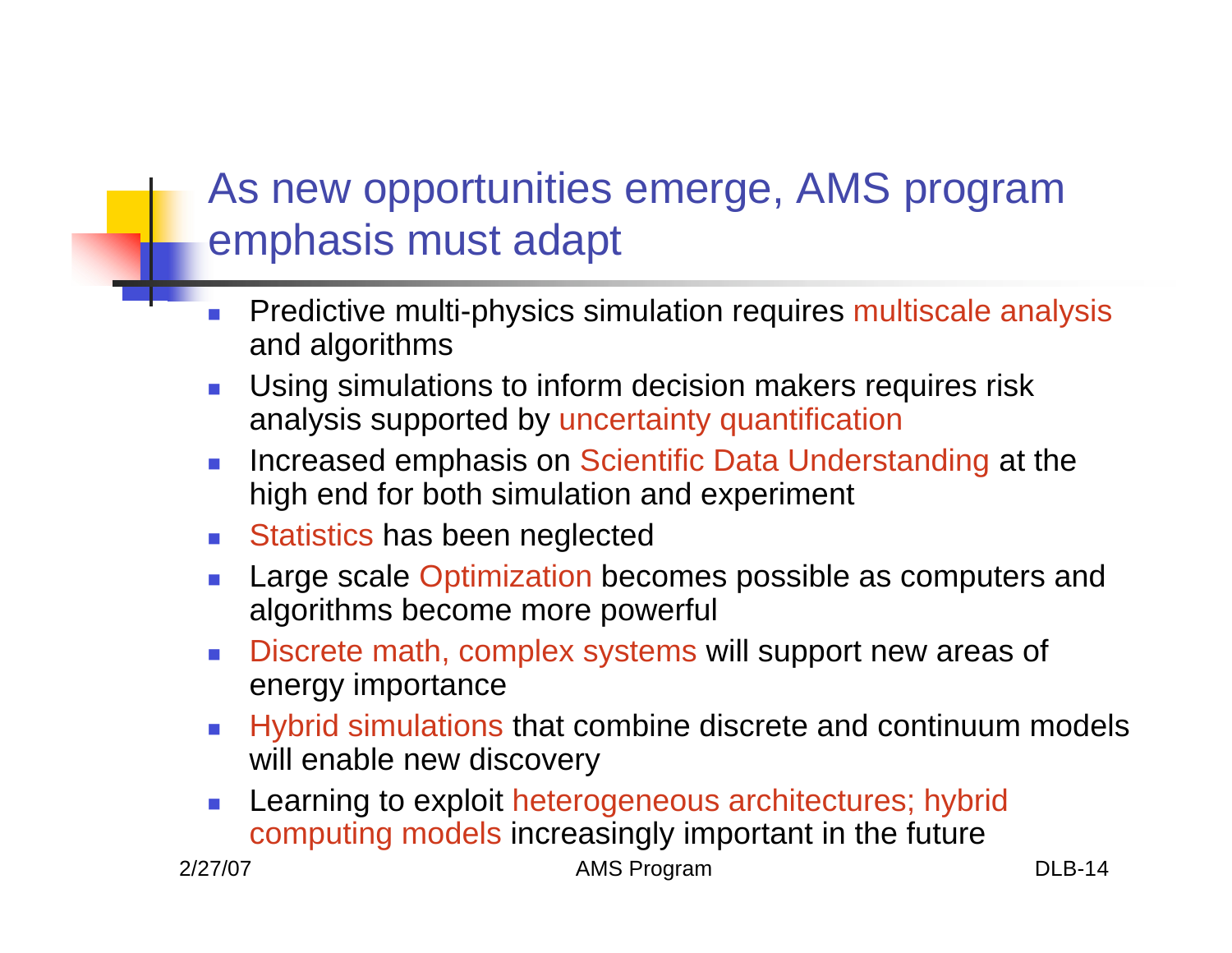#### Plan for Action

- **EXECT:** Near term: Propose new math initiatives for FY2009 -2010 to infuse increased funding and new ideas into AMS program
- Longer term: Develop AMS Strategic Plan
	- ! Engage DOE math community
	- Input from scientists knowledgeable about DOE mission and programs
	- **Leverage NRC study: Science case for computation**
	- ! DOE Strategic Plan; EPAct report
	- **D** Objective:
		- **EXECUTE:** Articulate 10-20 yr goals for AMS program
		- **I** Map out 5-yr strategies for achieving goals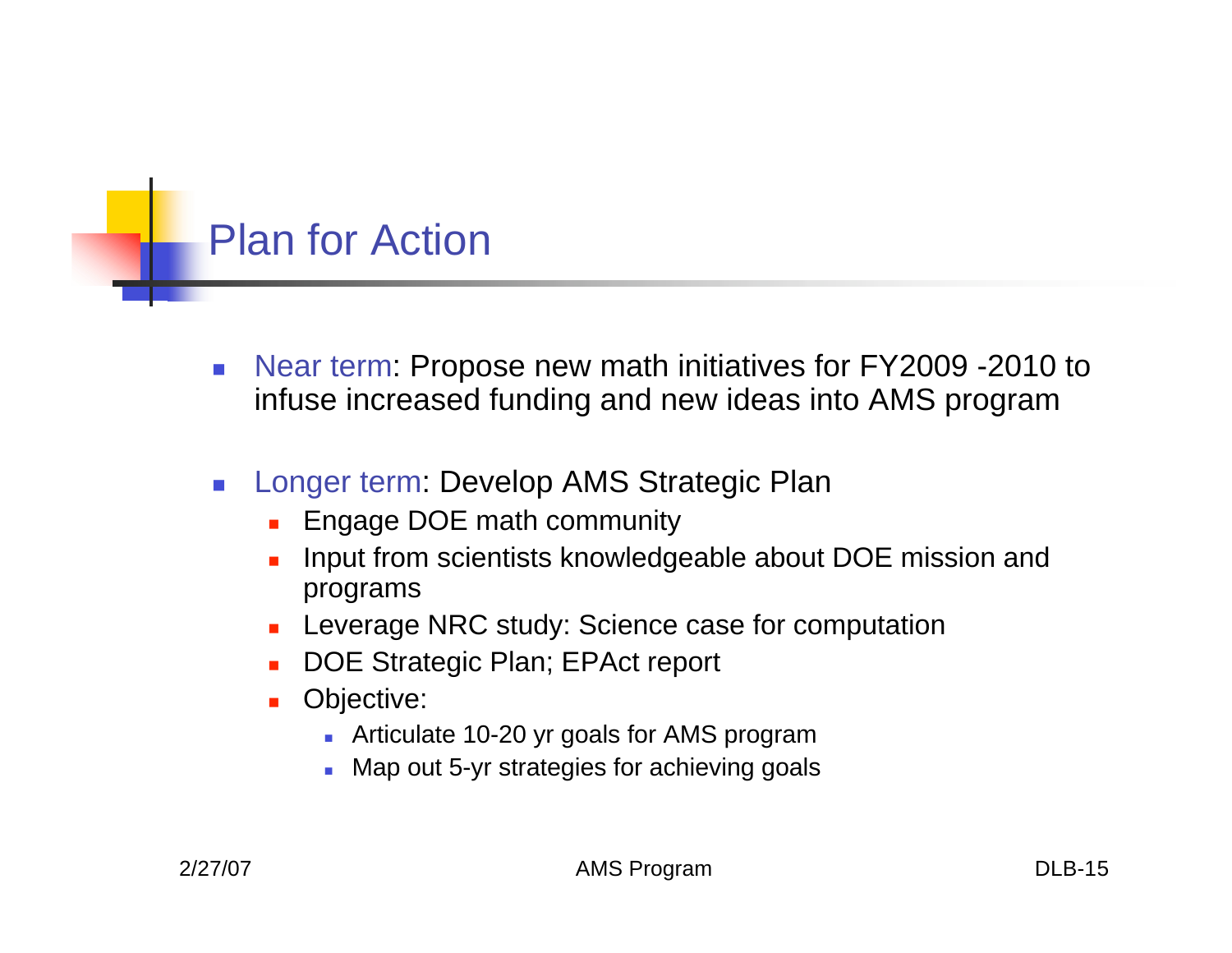# Future success of math program depends on more than identifying the right topics

- ! Sustained long-term investments in successful PIs are essential
	- Science-enabling advances don't happen on a 3 year schedule
	- Expect 10-15 years for impact, but watch for progress
- **E** Need mechanisms that encourage unexpected discovery
- Not every result need have near-term high-end computing impact
- **Promote early collaboration with science programs to develop** new math models (not just new algorithms)
- Active program management important
	- ! Create successful research teams, mold programs to ensure DOE impact
- **E** New programs don't just fund the "best" proposals, they must create a structure than ensures success for DOE
	- Take advantage of unique Lab and university strengths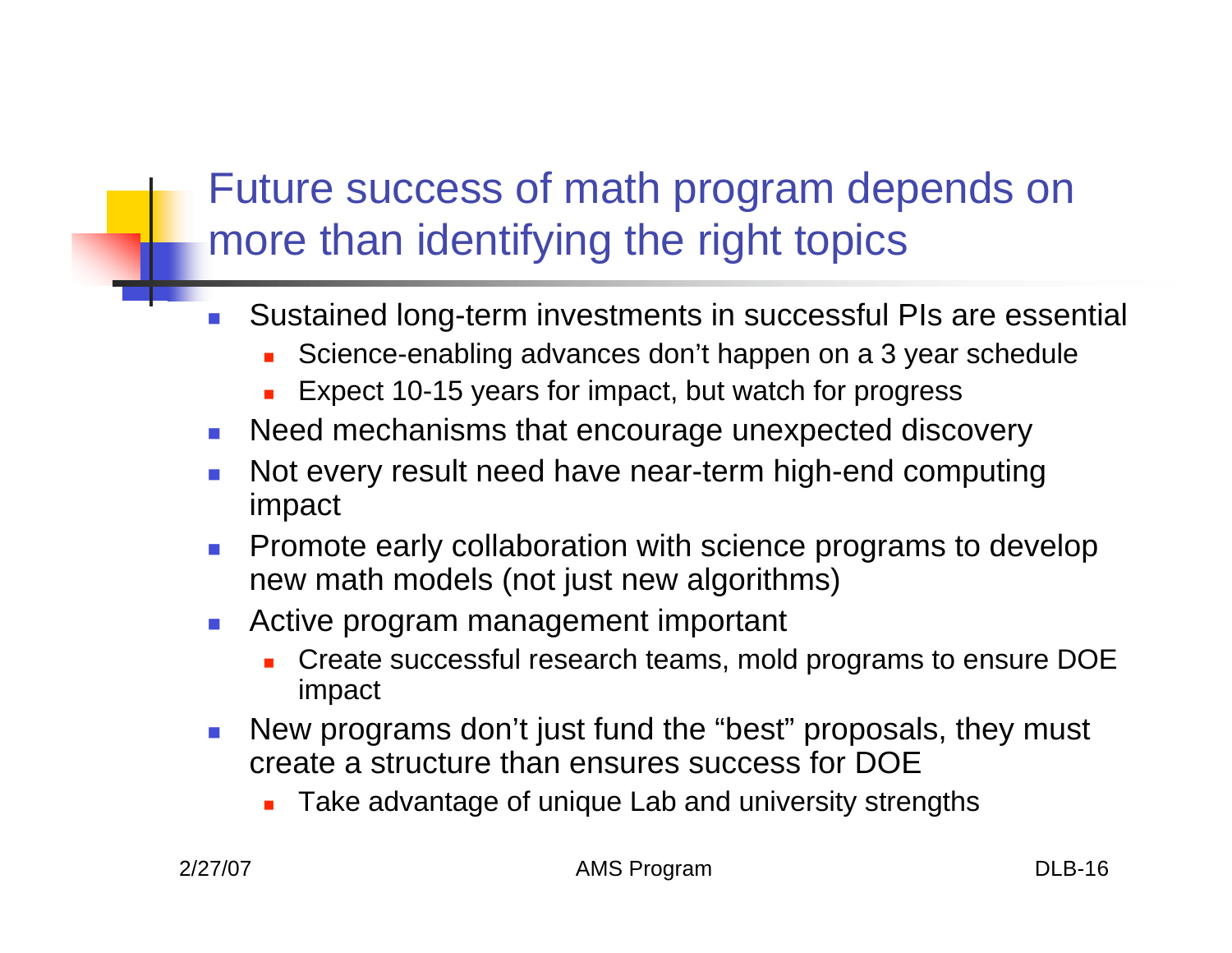# How math and computation will make inroads into a broader set of DOE programs

- Must engage applied programs to understand their needs
	- ! "What unsolved problems are most important to you?"
	- **NOT** "How can computing help?"
- Recognize that key math developments for new programs may not have direct high-end computing impact
- **EXECTE:** Science and engineering practitioners may not immediately recognize the value of HPC
- Not having scientific data now shouldn't stop development of advanced methods of the future (e.g. biology)
- ! Engaging new application areas will require AMS to move into new areas of math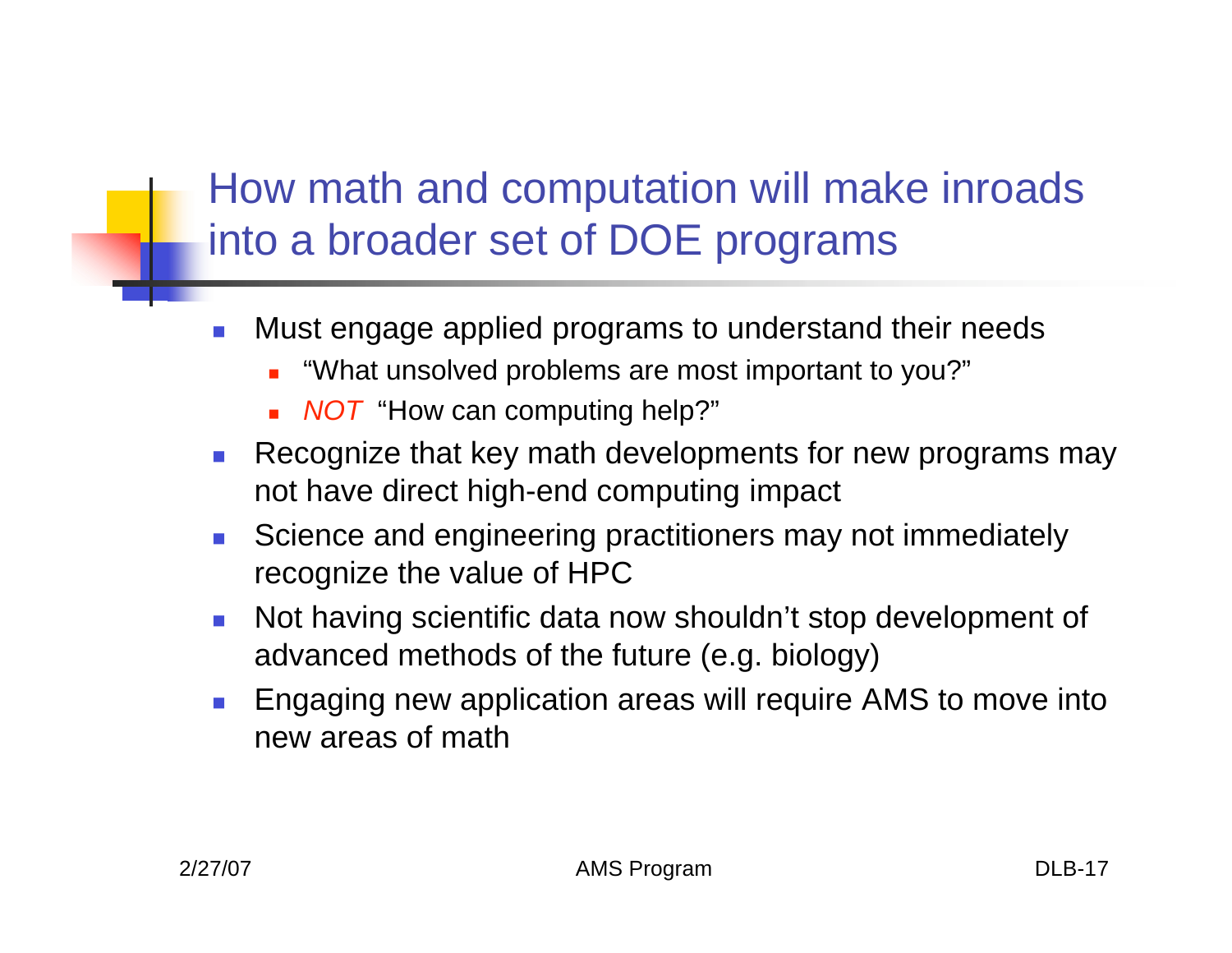#### How do we train the future workforce?

- **Exposure to the national labs essential:** 
	- **.** We need a "CSGF" for applied math
		- **. CSGF focuses on HEC impact**
	- **.** Apply the CSGF model to ECPI
	- **Promote Lab internships for undergrads and grads**

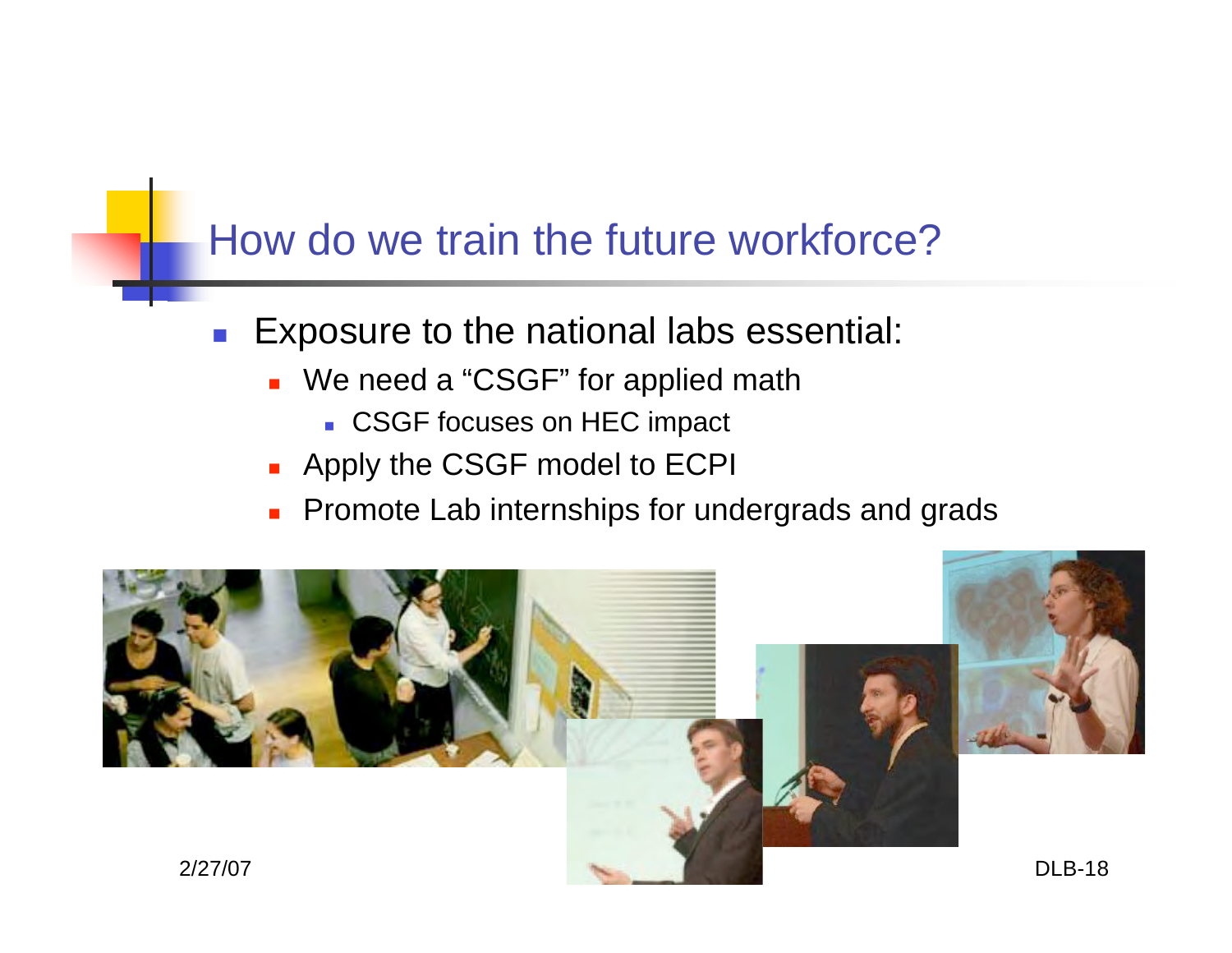AMS Program must recapture the strong sense of community that existed in the '80s and '90s



- Encourage collaboration, communication
- Develop a community sense of purpose supporting DOE mission
- ! Annual community meetings
	- Include both lab and university researchers
	- ! *AMS 2007 PI Meeting: May 22-24, 2007 @ Lawrence Livermore*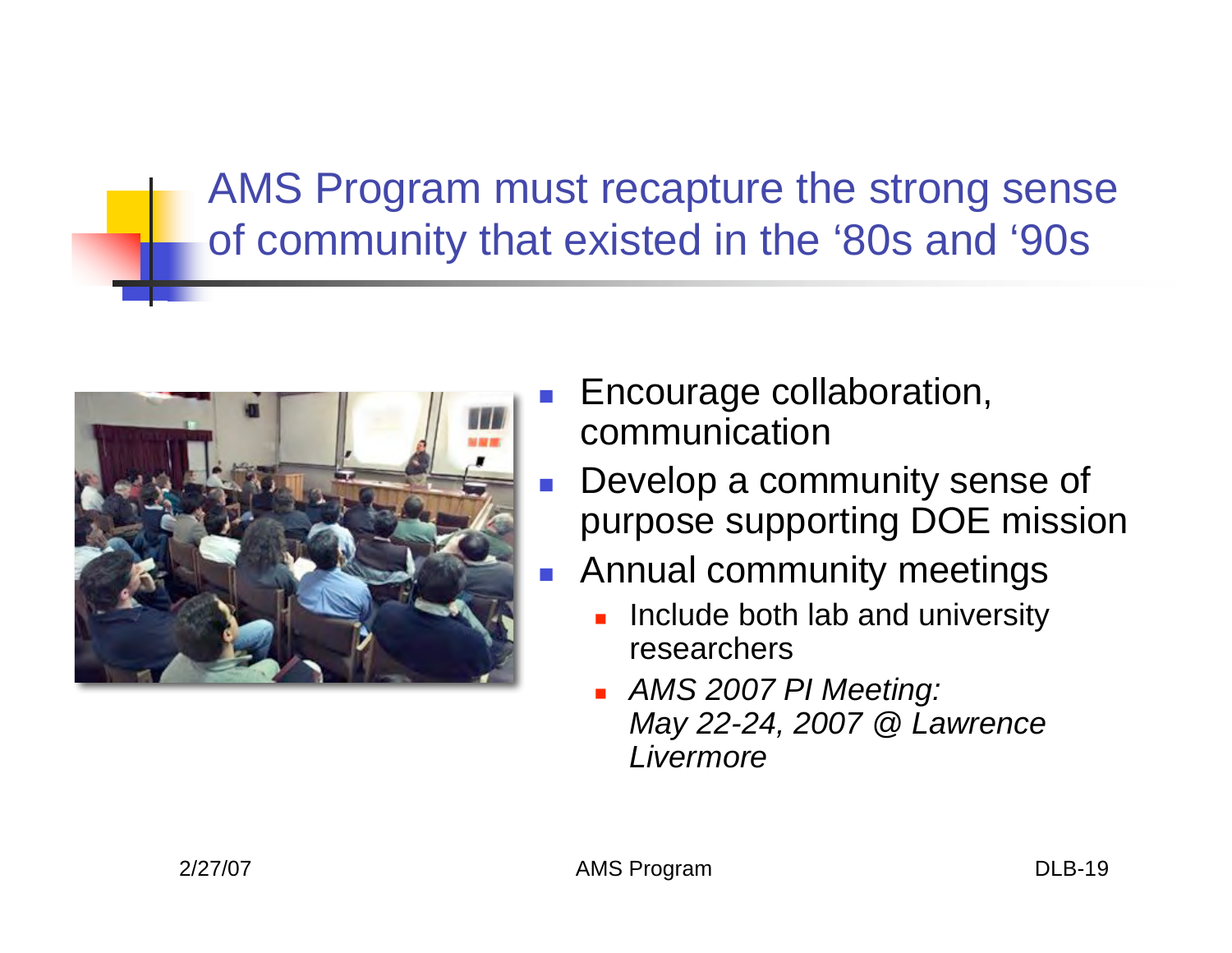## AMS must effectively leverage academic expertise

- Recognize that some expertise (e.g. analysis) exists predominantly in the university environment
- **Research funded in academia should have a clear** insertion path to assure DOE relevance
	- **Encourage collaborative work between academia and lab** mathematicians and/or scientists
	- **EXECUTE:** Student internships at labse
	- **Eaculty visits, sabbaticals**